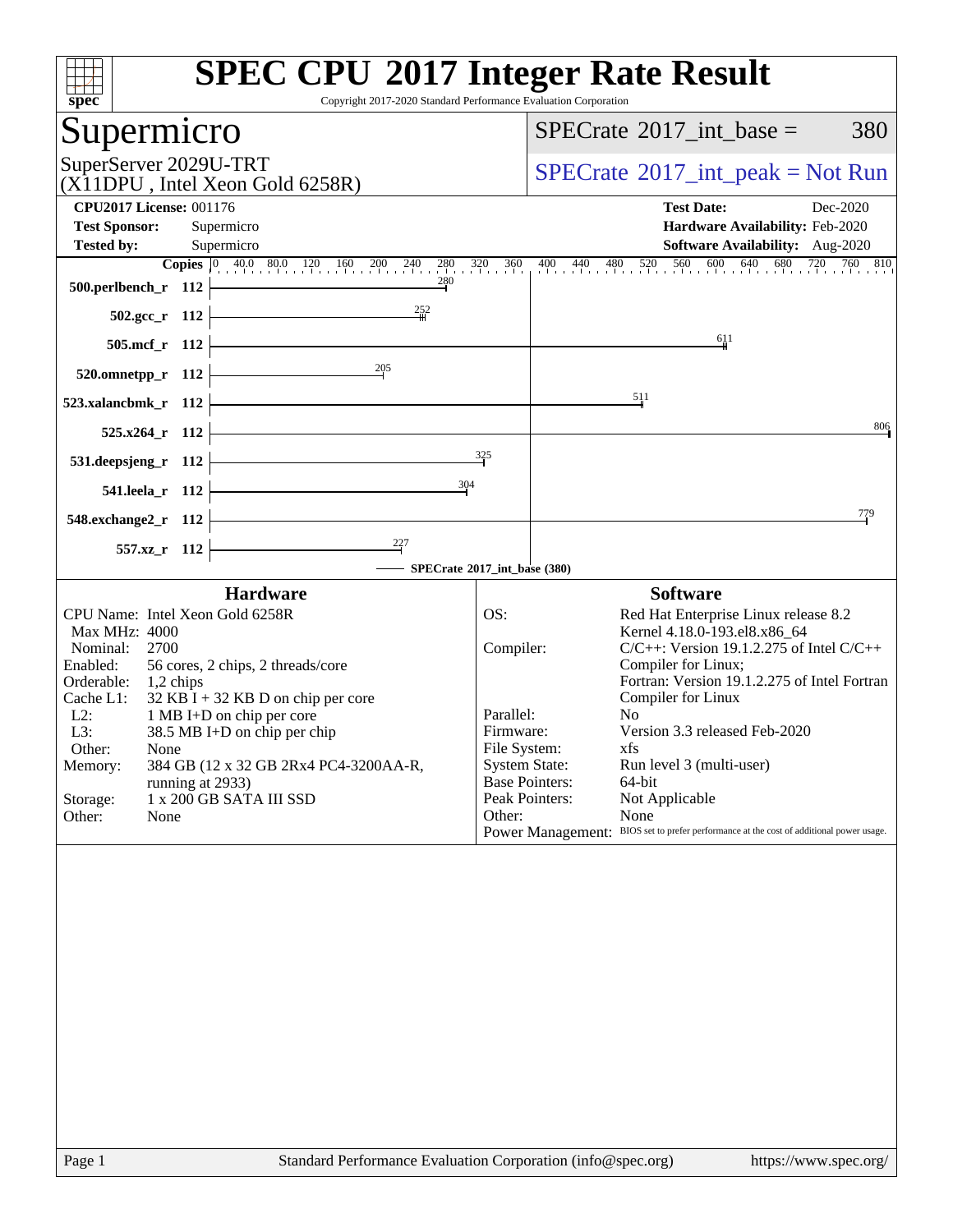

Copyright 2017-2020 Standard Performance Evaluation Corporation

### Supermicro

[SPECrate](http://www.spec.org/auto/cpu2017/Docs/result-fields.html#SPECrate2017intbase)<sup>®</sup>2017 int base =  $380$ 

(X11DPU , Intel Xeon Gold 6258R)

SuperServer 2029U-TRT  $SPECrate^{\circ}2017$  $SPECrate^{\circ}2017$ \_int\_peak = Not Run

**[CPU2017 License:](http://www.spec.org/auto/cpu2017/Docs/result-fields.html#CPU2017License)** 001176 **[Test Date:](http://www.spec.org/auto/cpu2017/Docs/result-fields.html#TestDate)** Dec-2020 **[Test Sponsor:](http://www.spec.org/auto/cpu2017/Docs/result-fields.html#TestSponsor)** Supermicro **[Hardware Availability:](http://www.spec.org/auto/cpu2017/Docs/result-fields.html#HardwareAvailability)** Feb-2020 **[Tested by:](http://www.spec.org/auto/cpu2017/Docs/result-fields.html#Testedby)** Supermicro **[Software Availability:](http://www.spec.org/auto/cpu2017/Docs/result-fields.html#SoftwareAvailability)** Aug-2020

#### **[Results Table](http://www.spec.org/auto/cpu2017/Docs/result-fields.html#ResultsTable)**

|                                   | <b>Base</b>   |                |                |                |       | <b>Peak</b>    |       |               |                |              |                |              |                |              |
|-----------------------------------|---------------|----------------|----------------|----------------|-------|----------------|-------|---------------|----------------|--------------|----------------|--------------|----------------|--------------|
| <b>Benchmark</b>                  | <b>Copies</b> | <b>Seconds</b> | Ratio          | <b>Seconds</b> | Ratio | <b>Seconds</b> | Ratio | <b>Copies</b> | <b>Seconds</b> | <b>Ratio</b> | <b>Seconds</b> | <b>Ratio</b> | <b>Seconds</b> | <b>Ratio</b> |
| 500.perlbench_r                   | 112           | 638            | 280            | 637            | 280   | 636            | 280   |               |                |              |                |              |                |              |
| $502.\text{gcc}_r$                | 112           | 630            | 252            | 623            | 255   | 637            | 249   |               |                |              |                |              |                |              |
| $505$ .mcf r                      | 112           | 296            | 611            | 296            | 612   | 297            | 609   |               |                |              |                |              |                |              |
| 520.omnetpp_r                     | 112           | 716            | 205            | 714            | 206   | 716            | 205   |               |                |              |                |              |                |              |
| 523.xalancbmk r                   | 112           | 231            | 511            | 231            | 513   | 231            | 511   |               |                |              |                |              |                |              |
| 525.x264 r                        | 112           | 244            | 804            | 243            | 806   | 243            | 807   |               |                |              |                |              |                |              |
| 531.deepsjeng_r                   | 112           | 395            | 325            | 396            | 324   | 395            | 325   |               |                |              |                |              |                |              |
| 541.leela r                       | 112           | 609            | 304            | 610            | 304   | 609            | 304   |               |                |              |                |              |                |              |
| 548.exchange2_r                   | 112           | 377            | 778            | 377            | 779   | 377            | 779   |               |                |              |                |              |                |              |
| 557.xz r                          | 112           | 533            | 227            | 534            | 227   | 534            | 226   |               |                |              |                |              |                |              |
| $SPECrate^{\circ}2017$ int base = |               |                | 380            |                |       |                |       |               |                |              |                |              |                |              |
| $SPECrate^{\circ}2017$ int peak = |               |                | <b>Not Run</b> |                |       |                |       |               |                |              |                |              |                |              |

Results appear in the [order in which they were run](http://www.spec.org/auto/cpu2017/Docs/result-fields.html#RunOrder). Bold underlined text [indicates a median measurement](http://www.spec.org/auto/cpu2017/Docs/result-fields.html#Median).

#### **[Submit Notes](http://www.spec.org/auto/cpu2017/Docs/result-fields.html#SubmitNotes)**

 The numactl mechanism was used to bind copies to processors. The config file option 'submit' was used to generate numactl commands to bind each copy to a specific processor. For details, please see the config file.

### **[Operating System Notes](http://www.spec.org/auto/cpu2017/Docs/result-fields.html#OperatingSystemNotes)**

Stack size set to unlimited using "ulimit -s unlimited"

#### **[Environment Variables Notes](http://www.spec.org/auto/cpu2017/Docs/result-fields.html#EnvironmentVariablesNotes)**

```
Environment variables set by runcpu before the start of the run:
LD_LIBRARY_PATH =
      "/home/cpu2017/lib/intel64:/home/cpu2017/lib/ia32:/home/cpu2017/je5.0.1-
      32"
```
MALLOC\_CONF = "retain:true"

#### **[General Notes](http://www.spec.org/auto/cpu2017/Docs/result-fields.html#GeneralNotes)**

 Binaries compiled on a system with 1x Intel Core i9-7980XE CPU + 64GB RAM memory using Redhat Enterprise Linux 8.0 Transparent Huge Pages enabled by default Prior to runcpu invocation Filesystem page cache synced and cleared with: sync; echo 3> /proc/sys/vm/drop\_caches

**(Continued on next page)**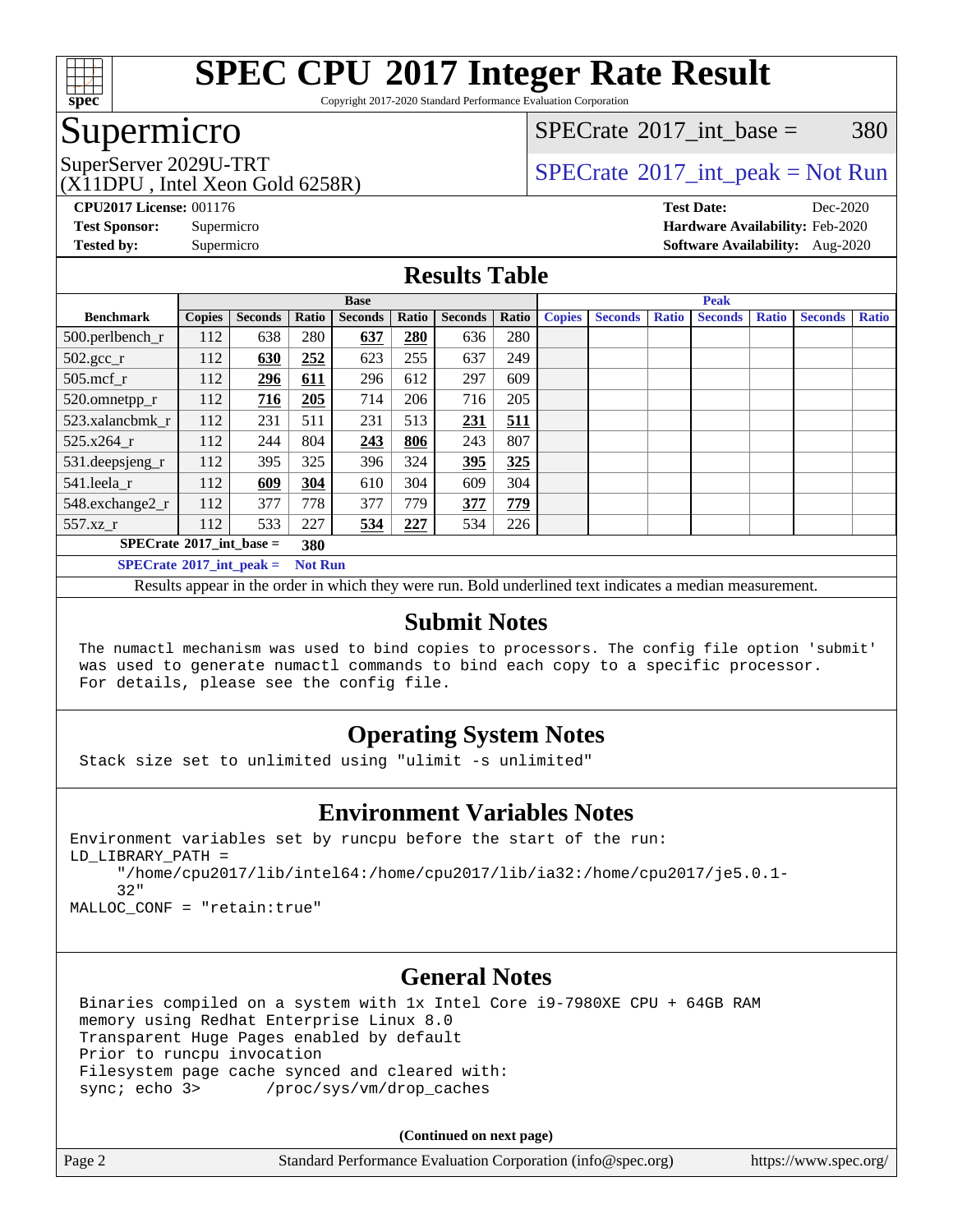

Copyright 2017-2020 Standard Performance Evaluation Corporation

### Supermicro

[SPECrate](http://www.spec.org/auto/cpu2017/Docs/result-fields.html#SPECrate2017intbase)<sup>®</sup>2017 int base =  $380$ 

(X11DPU , Intel Xeon Gold 6258R)

SuperServer 2029U-TRT  $SPECrate^{\circ}2017$  $SPECrate^{\circ}2017$ \_int\_peak = Not Run

**[Tested by:](http://www.spec.org/auto/cpu2017/Docs/result-fields.html#Testedby)** Supermicro **[Software Availability:](http://www.spec.org/auto/cpu2017/Docs/result-fields.html#SoftwareAvailability)** Aug-2020

**[CPU2017 License:](http://www.spec.org/auto/cpu2017/Docs/result-fields.html#CPU2017License)** 001176 **[Test Date:](http://www.spec.org/auto/cpu2017/Docs/result-fields.html#TestDate)** Dec-2020 **[Test Sponsor:](http://www.spec.org/auto/cpu2017/Docs/result-fields.html#TestSponsor)** Supermicro **[Hardware Availability:](http://www.spec.org/auto/cpu2017/Docs/result-fields.html#HardwareAvailability)** Feb-2020

#### **[General Notes \(Continued\)](http://www.spec.org/auto/cpu2017/Docs/result-fields.html#GeneralNotes)**

 runcpu command invoked through numactl i.e.: numactl --interleave=all runcpu <etc>

 NA: The test sponsor attests, as of date of publication, that CVE-2017-5754 (Meltdown) is mitigated in the system as tested and documented. Yes: The test sponsor attests, as of date of publication, that CVE-2017-5753 (Spectre variant 1) is mitigated in the system as tested and documented. Yes: The test sponsor attests, as of date of publication, that CVE-2017-5715 (Spectre variant 2) is mitigated in the system as tested and documented.

#### **[Platform Notes](http://www.spec.org/auto/cpu2017/Docs/result-fields.html#PlatformNotes)**

 BIOS Settings: Power Technology = Custom Power Performance Tuning = BIOS Controls EPB ENERGY\_PERF\_BIAS\_CFG mode = Extreme Performance SNC = Enable Stale AtoS = Disable IMC Interleaving = 1-way Interleave Patrol Scrub = Disable Sysinfo program /home/cpu2017/bin/sysinfo Rev: r6365 of 2019-08-21 295195f888a3d7edb1e6e46a485a0011 running on X11DPU-01 Thu Dec 3 01:42:35 2020 SUT (System Under Test) info as seen by some common utilities. For more information on this section, see <https://www.spec.org/cpu2017/Docs/config.html#sysinfo> From /proc/cpuinfo model name : Intel(R) Xeon(R) Gold 6258R CPU @ 2.70GHz 2 "physical id"s (chips) 112 "processors" cores, siblings (Caution: counting these is hw and system dependent. The following excerpts from /proc/cpuinfo might not be reliable. Use with caution.) cpu cores : 28 siblings : 56 physical 0: cores 0 1 2 3 4 5 6 8 9 10 11 12 13 14 16 17 18 19 20 21 22 24 25 26 27 28 29 30 physical 1: cores 0 1 2 3 4 5 6 8 9 10 11 12 13 14 16 17 18 19 20 21 22 24 25 26 27 28 29 30 From lscpu: Architecture: x86\_64 CPU op-mode(s): 32-bit, 64-bit Byte Order: Little Endian **(Continued on next page)**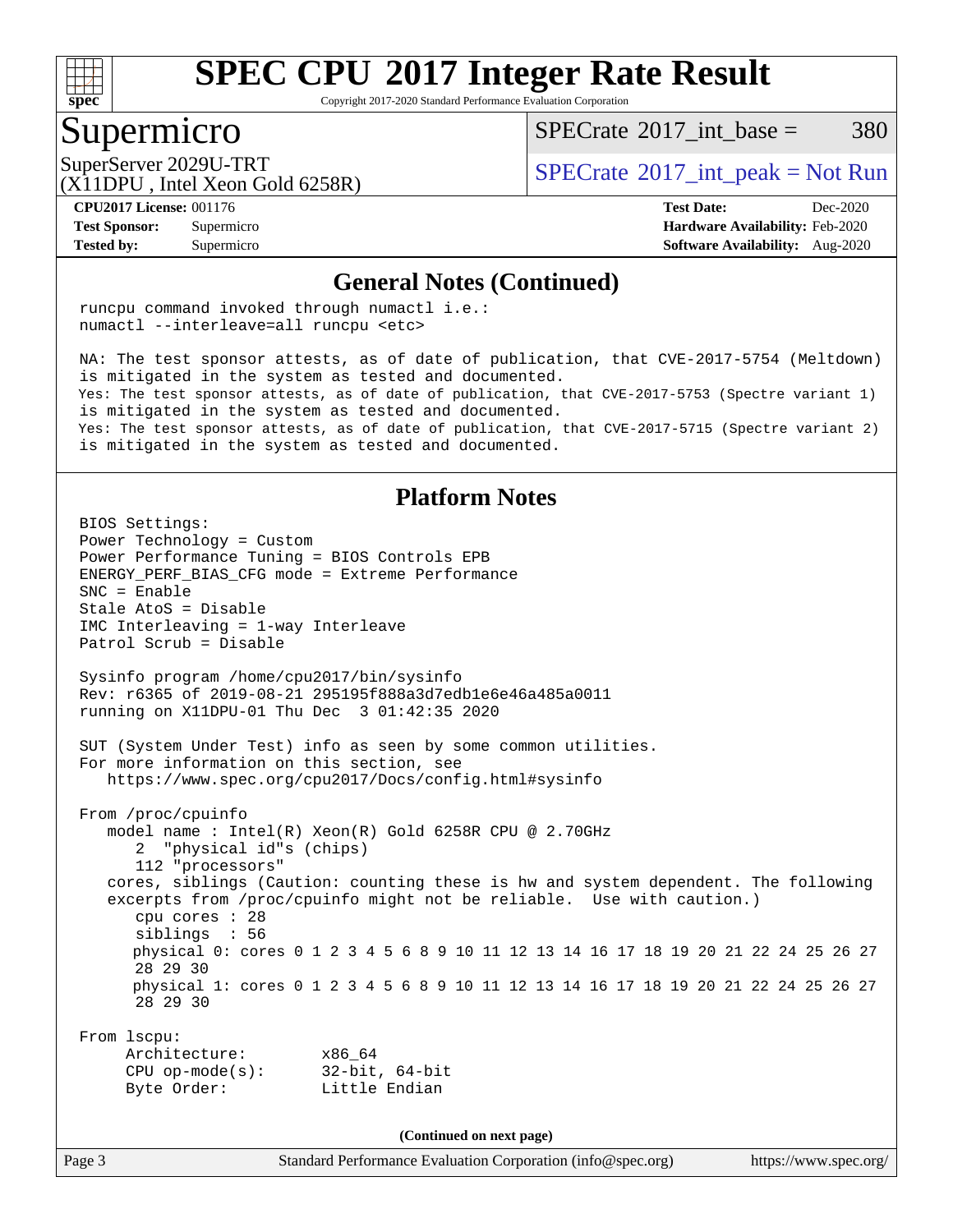

Copyright 2017-2020 Standard Performance Evaluation Corporation

### Supermicro

 $SPECTate@2017_int\_base = 380$ 

(X11DPU , Intel Xeon Gold 6258R)

SuperServer 2029U-TRT <br>(X11DPU Intel Xeon Gold 6258R) [SPECrate](http://www.spec.org/auto/cpu2017/Docs/result-fields.html#SPECrate2017intpeak)®[2017\\_int\\_peak = N](http://www.spec.org/auto/cpu2017/Docs/result-fields.html#SPECrate2017intpeak)ot Run

**[CPU2017 License:](http://www.spec.org/auto/cpu2017/Docs/result-fields.html#CPU2017License)** 001176 **[Test Date:](http://www.spec.org/auto/cpu2017/Docs/result-fields.html#TestDate)** Dec-2020 **[Test Sponsor:](http://www.spec.org/auto/cpu2017/Docs/result-fields.html#TestSponsor)** Supermicro **[Hardware Availability:](http://www.spec.org/auto/cpu2017/Docs/result-fields.html#HardwareAvailability)** Feb-2020 **[Tested by:](http://www.spec.org/auto/cpu2017/Docs/result-fields.html#Testedby)** Supermicro **Supermicro [Software Availability:](http://www.spec.org/auto/cpu2017/Docs/result-fields.html#SoftwareAvailability)** Aug-2020

#### **[Platform Notes \(Continued\)](http://www.spec.org/auto/cpu2017/Docs/result-fields.html#PlatformNotes)**

| NUMA $node(s):$<br>Vendor ID: | GenuineIntel                                                                                                                                                      |
|-------------------------------|-------------------------------------------------------------------------------------------------------------------------------------------------------------------|
| CPU family:                   | 6                                                                                                                                                                 |
| Model:                        | 85                                                                                                                                                                |
| Model name:                   | $Intel(R) Xeon(R) Gold 6258R CPU @ 2.70GHz$                                                                                                                       |
| Stepping:                     | 7                                                                                                                                                                 |
| CPU MHz:                      | 3399.992                                                                                                                                                          |
| CPU max MHz:                  | 4000.0000                                                                                                                                                         |
| CPU min MHz:                  | 1000.0000                                                                                                                                                         |
| BogoMIPS:                     | 5400.00                                                                                                                                                           |
| Virtualization:               | $VT - x$                                                                                                                                                          |
| L1d cache:                    | 32K                                                                                                                                                               |
| Lli cache:<br>$L2$ cache:     | 32K<br>1024K                                                                                                                                                      |
| L3 cache:                     | 39424K                                                                                                                                                            |
| NUMA node0 CPU(s):            | $0-3, 7-9, 14-17, 21-23, 56-59, 63-65, 70-73, 77-79$                                                                                                              |
| NUMA nodel $CPU(s):$          | $4-6$ , 10-13, 18-20, 24-27, 60-62, 66-69, 74-76, 80-83                                                                                                           |
| NUMA $node2$ $CPU(s)$ :       | 28-31, 35-37, 42-45, 49-51, 84-87, 91-93, 98-101, 105-107                                                                                                         |
| NUMA node3 CPU(s):            | 32-34, 38-41, 46-48, 52-55, 88-90, 94-97, 102-104, 108-111                                                                                                        |
| Flaqs:                        | fpu vme de pse tsc msr pae mce cx8 apic sep mtrr pge mca cmov                                                                                                     |
|                               | pat pse36 clflush dts acpi mmx fxsr sse sse2 ss ht tm pbe syscall nx pdpelgb rdtscp                                                                               |
|                               | lm constant_tsc art arch_perfmon pebs bts rep_good nopl xtopology nonstop_tsc cpuid                                                                               |
|                               | aperfmperf pni pclmulqdq dtes64 ds_cpl vmx smx est tm2 ssse3 sdbg fma cx16 xtpr pdcm                                                                              |
|                               | pcid dca sse4_1 sse4_2 x2apic movbe popcnt tsc_deadline_timer aes xsave avx f16c<br>rdrand lahf_lm abm 3dnowprefetch cpuid_fault epb cat_13 cdp_13 invpcid_single |
|                               | intel_ppin ssbd mba ibrs ibpb stibp ibrs_enhanced tpr_shadow vnmi flexpriority ept                                                                                |
|                               | vpid fsgsbase tsc_adjust bmil hle avx2 smep bmi2 erms invpcid rtm cqm mpx rdt_a                                                                                   |
|                               | avx512f avx512dq rdseed adx smap clflushopt clwb intel_pt avx512cd avx512bw avx512vl                                                                              |
|                               | xsaveopt xsavec xgetbvl xsaves cqm_llc cqm_occup_llc cqm_mbm_total cqm_mbm_local                                                                                  |
|                               | dtherm ida arat pln pts pku ospke avx512_vnni md_clear flush_lld arch_capabilities                                                                                |
|                               |                                                                                                                                                                   |
| /proc/cpuinfo cache data      |                                                                                                                                                                   |
| cache size $: 39424$ KB       |                                                                                                                                                                   |
| From numactl --hardware       | WARNING: a numactl 'node' might or might not correspond to a                                                                                                      |
| physical chip.                |                                                                                                                                                                   |
| $available: 4 nodes (0-3)$    |                                                                                                                                                                   |
|                               | node 0 cpus: 0 1 2 3 7 8 9 14 15 16 17 21 22 23 56 57 58 59 63 64 65 70 71 72 73 77 78                                                                            |
| 79                            |                                                                                                                                                                   |
| node 0 size: 95342 MB         |                                                                                                                                                                   |
| node 0 free: 95129 MB         |                                                                                                                                                                   |
|                               | node 1 cpus: 4 5 6 10 11 12 13 18 19 20 24 25 26 27 60 61 62 66 67 68 69 74 75 76 80 81                                                                           |
|                               |                                                                                                                                                                   |
|                               | (Continued on next page)                                                                                                                                          |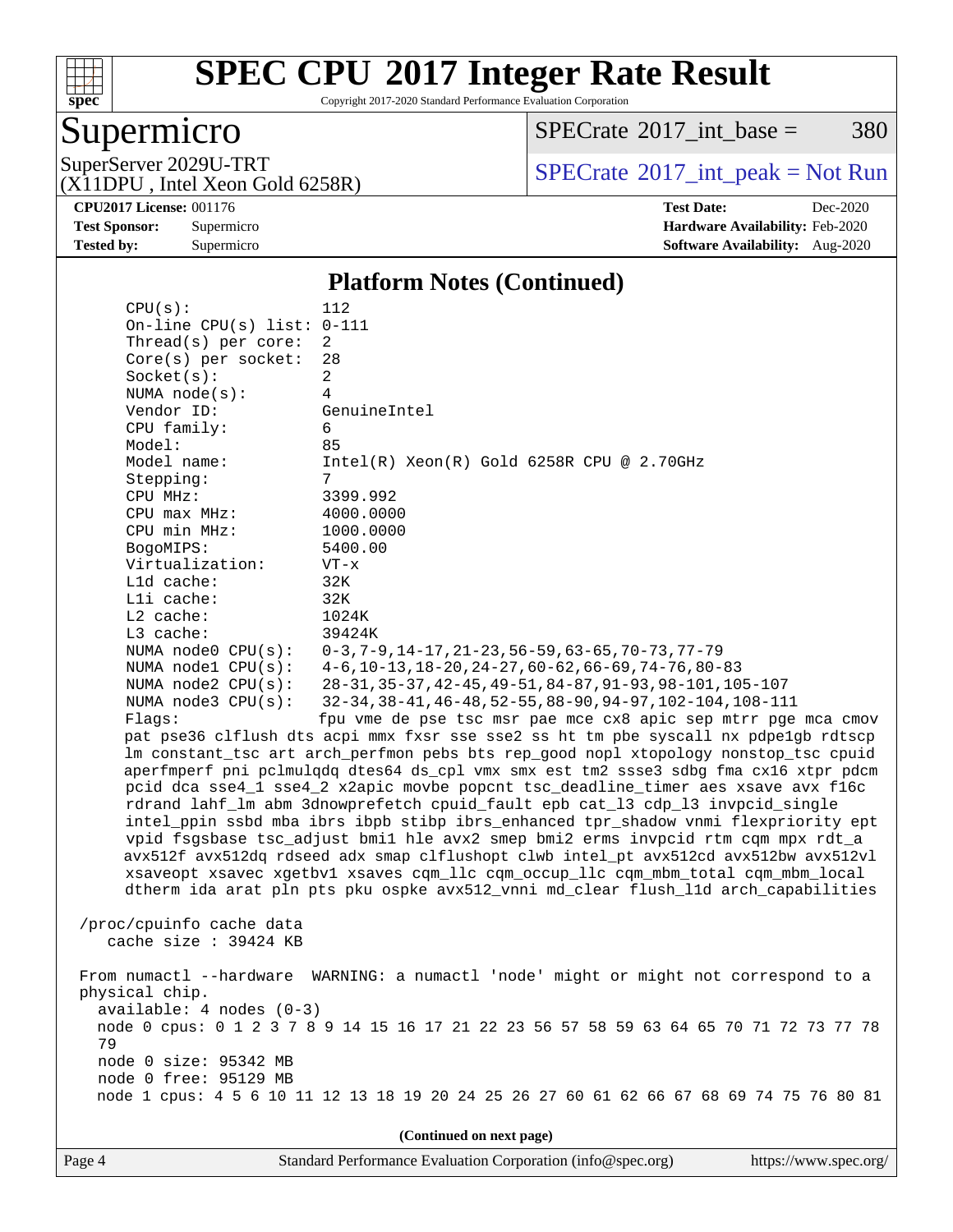

Copyright 2017-2020 Standard Performance Evaluation Corporation

### Supermicro

 $SPECTate^{\circ}2017$  int base = 380

(X11DPU , Intel Xeon Gold 6258R)

SuperServer 2029U-TRT  $SPECrate^{\circ}2017$  $SPECrate^{\circ}2017$ \_int\_peak = Not Run

**[CPU2017 License:](http://www.spec.org/auto/cpu2017/Docs/result-fields.html#CPU2017License)** 001176 **[Test Date:](http://www.spec.org/auto/cpu2017/Docs/result-fields.html#TestDate)** Dec-2020 **[Test Sponsor:](http://www.spec.org/auto/cpu2017/Docs/result-fields.html#TestSponsor)** Supermicro **[Hardware Availability:](http://www.spec.org/auto/cpu2017/Docs/result-fields.html#HardwareAvailability)** Feb-2020 **[Tested by:](http://www.spec.org/auto/cpu2017/Docs/result-fields.html#Testedby)** Supermicro **[Software Availability:](http://www.spec.org/auto/cpu2017/Docs/result-fields.html#SoftwareAvailability)** Aug-2020

#### **[Platform Notes \(Continued\)](http://www.spec.org/auto/cpu2017/Docs/result-fields.html#PlatformNotes)**

 82 83 node 1 size: 96734 MB node 1 free: 96568 MB node 2 cpus: 28 29 30 31 35 36 37 42 43 44 45 49 50 51 84 85 86 87 91 92 93 98 99 100 101 105 106 107 node 2 size: 96761 MB node 2 free: 96537 MB node 3 cpus: 32 33 34 38 39 40 41 46 47 48 52 53 54 55 88 89 90 94 95 96 97 102 103 104 108 109 110 111 node 3 size: 96761 MB node 3 free: 95264 MB node distances: node 0 1 2 3 0: 10 11 21 21 1: 11 10 21 21 2: 21 21 10 11  $3: 21 21 11$  From /proc/meminfo MemTotal: 394854592 kB HugePages\_Total: 0 Hugepagesize: 2048 kB From /etc/\*release\* /etc/\*version\* os-release: NAME="Red Hat Enterprise Linux" VERSION="8.2 (Ootpa)" ID="rhel" ID\_LIKE="fedora" VERSION\_ID="8.2" PLATFORM\_ID="platform:el8" PRETTY\_NAME="Red Hat Enterprise Linux 8.2 (Ootpa)" ANSI\_COLOR="0;31" redhat-release: Red Hat Enterprise Linux release 8.2 (Ootpa) system-release: Red Hat Enterprise Linux release 8.2 (Ootpa) system-release-cpe: cpe:/o:redhat:enterprise\_linux:8.2:ga uname -a: Linux X11DPU-01 4.18.0-193.el8.x86\_64 #1 SMP Fri Mar 27 14:35:58 UTC 2020 x86\_64 x86\_64 x86\_64 GNU/Linux Kernel self-reported vulnerability status: itlb\_multihit: KVM: Mitigation: Split huge pages CVE-2018-3620 (L1 Terminal Fault): Not affected Microarchitectural Data Sampling: Not affected CVE-2017-5754 (Meltdown): Not affected **(Continued on next page)**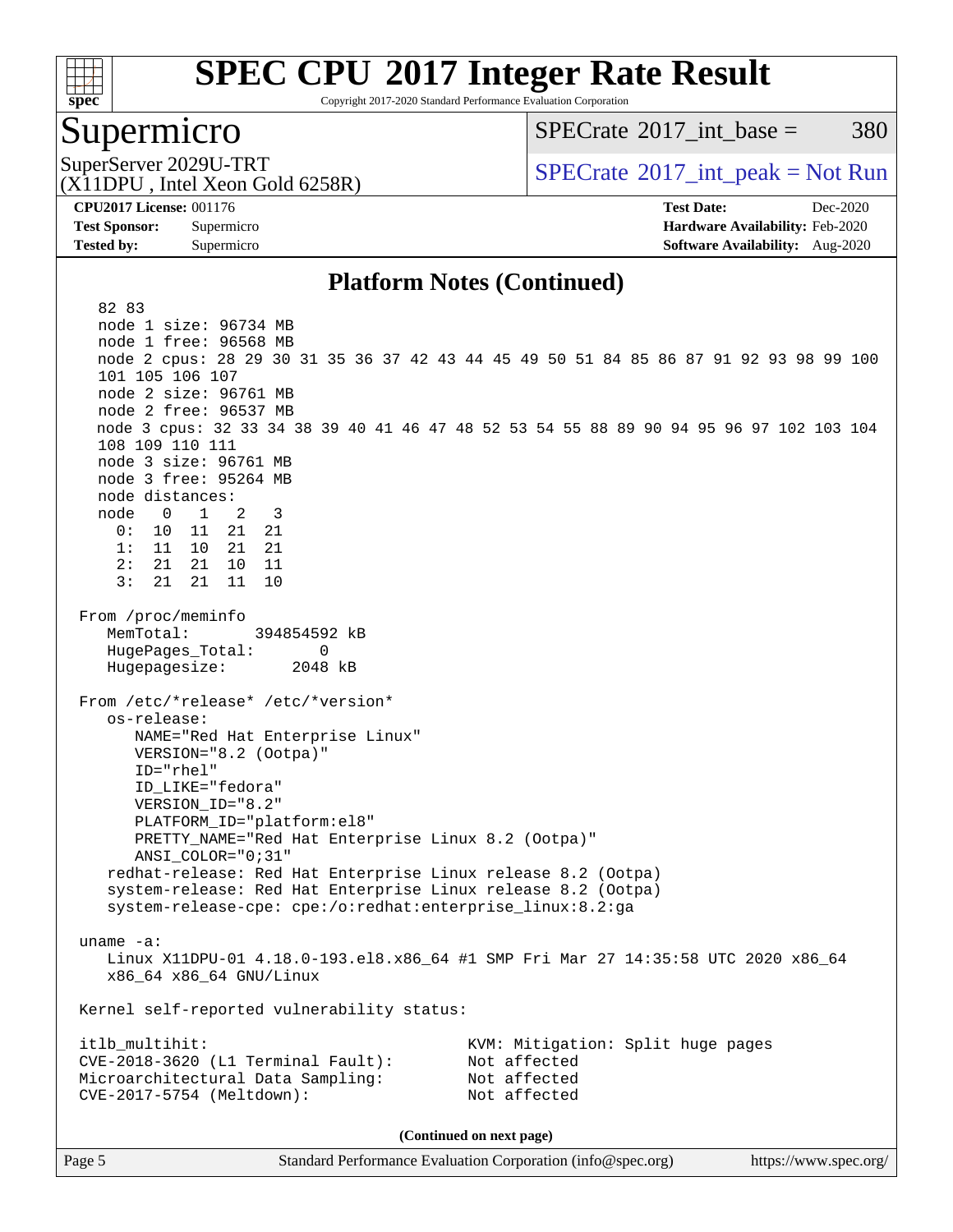

Copyright 2017-2020 Standard Performance Evaluation Corporation

# **Supermicro**

 $SPECTate@2017_int\_base = 380$ 

(X11DPU , Intel Xeon Gold 6258R)

SuperServer 2029U-TRT <br>(X11DPU Intel Xeon Gold 6258R) [SPECrate](http://www.spec.org/auto/cpu2017/Docs/result-fields.html#SPECrate2017intpeak)®[2017\\_int\\_peak = N](http://www.spec.org/auto/cpu2017/Docs/result-fields.html#SPECrate2017intpeak)ot Run

**[Tested by:](http://www.spec.org/auto/cpu2017/Docs/result-fields.html#Testedby)** Supermicro **[Software Availability:](http://www.spec.org/auto/cpu2017/Docs/result-fields.html#SoftwareAvailability)** Aug-2020

**[CPU2017 License:](http://www.spec.org/auto/cpu2017/Docs/result-fields.html#CPU2017License)** 001176 **[Test Date:](http://www.spec.org/auto/cpu2017/Docs/result-fields.html#TestDate)** Dec-2020 **[Test Sponsor:](http://www.spec.org/auto/cpu2017/Docs/result-fields.html#TestSponsor)** Supermicro **[Hardware Availability:](http://www.spec.org/auto/cpu2017/Docs/result-fields.html#HardwareAvailability)** Feb-2020

#### **[Platform Notes \(Continued\)](http://www.spec.org/auto/cpu2017/Docs/result-fields.html#PlatformNotes)**

| Page 6  |                                                                                                                                                                         | Standard Performance Evaluation Corporation (info@spec.org)                                                                                                                                                                                                                                                                                    | https://www.spec.org/ |
|---------|-------------------------------------------------------------------------------------------------------------------------------------------------------------------------|------------------------------------------------------------------------------------------------------------------------------------------------------------------------------------------------------------------------------------------------------------------------------------------------------------------------------------------------|-----------------------|
|         |                                                                                                                                                                         | (Continued on next page)                                                                                                                                                                                                                                                                                                                       |                       |
|         |                                                                                                                                                                         | Intel(R) $C++$ Compiler for applications running on Intel(R) 64, Version                                                                                                                                                                                                                                                                       |                       |
| $C++$   | 541.leela_r(base)                                                                                                                                                       | 520.omnetpp_r(base) 523.xalancbmk_r(base) 531.deepsjeng_r(base)                                                                                                                                                                                                                                                                                |                       |
|         | Intel(R) C Compiler for applications running on $Intel(R) 64$ , Version<br>19.1.2.275 Build 20200604<br>Copyright (C) 1985-2020 Intel Corporation. All rights reserved. |                                                                                                                                                                                                                                                                                                                                                |                       |
| C       | 500.perlbench_r(base) 502.gcc_r(base) 505.mcf_r(base)<br>525.x264_r(base) 557.xz_r(base)                                                                                | ==============================                                                                                                                                                                                                                                                                                                                 |                       |
|         |                                                                                                                                                                         | <b>Compiler Version Notes</b>                                                                                                                                                                                                                                                                                                                  |                       |
| Memory: | 12x NO DIMM NO DIMM<br>12x SK Hynix HMA84GR7CJR4N-XN 32 GB 2 rank 3200<br>(End of data from sysinfo program)                                                            | Additional information from dmidecode follows. WARNING: Use caution when you interpret<br>this section. The 'dmidecode' program reads system data which is "intended to allow<br>hardware to be accurately determined", but the intent may not be met, as there are<br>frequent changes to hardware, firmware, and the "DMTF SMBIOS" standard. |                       |
|         | From /sys/devices/virtual/dmi/id<br>American Megatrends Inc. 3.3 02/21/2020<br>BIOS:<br>Vendor: Supermicro<br>Product: Super Server<br>Serial: 0123456789               |                                                                                                                                                                                                                                                                                                                                                |                       |
|         | SPEC is set to: /home/cpu2017<br>Filesystem Type Size Used Avail Use% Mounted on<br>xfs 184G 8.5G 176G<br>/dev/sda4                                                     | $5\%$ /                                                                                                                                                                                                                                                                                                                                        |                       |
|         | run-level 3 Dec 3 01:39                                                                                                                                                 |                                                                                                                                                                                                                                                                                                                                                |                       |
|         | tsx_async_abort:                                                                                                                                                        | RSB filling<br>Mitigation: Clear CPU buffers; SMT vulnerable                                                                                                                                                                                                                                                                                   |                       |
|         | $CVE-2017-5715$ (Spectre variant 2):                                                                                                                                    | pointer sanitization<br>Mitigation: Enhanced IBRS, IBPB: conditional,                                                                                                                                                                                                                                                                          |                       |
|         | $CVE-2017-5753$ (Spectre variant 1):                                                                                                                                    | CVE-2018-3639 (Speculative Store Bypass): Mitigation: Speculative Store Bypass disabled<br>via prctl and seccomp<br>Mitigation: usercopy/swapgs barriers and __user                                                                                                                                                                            |                       |
|         |                                                                                                                                                                         |                                                                                                                                                                                                                                                                                                                                                |                       |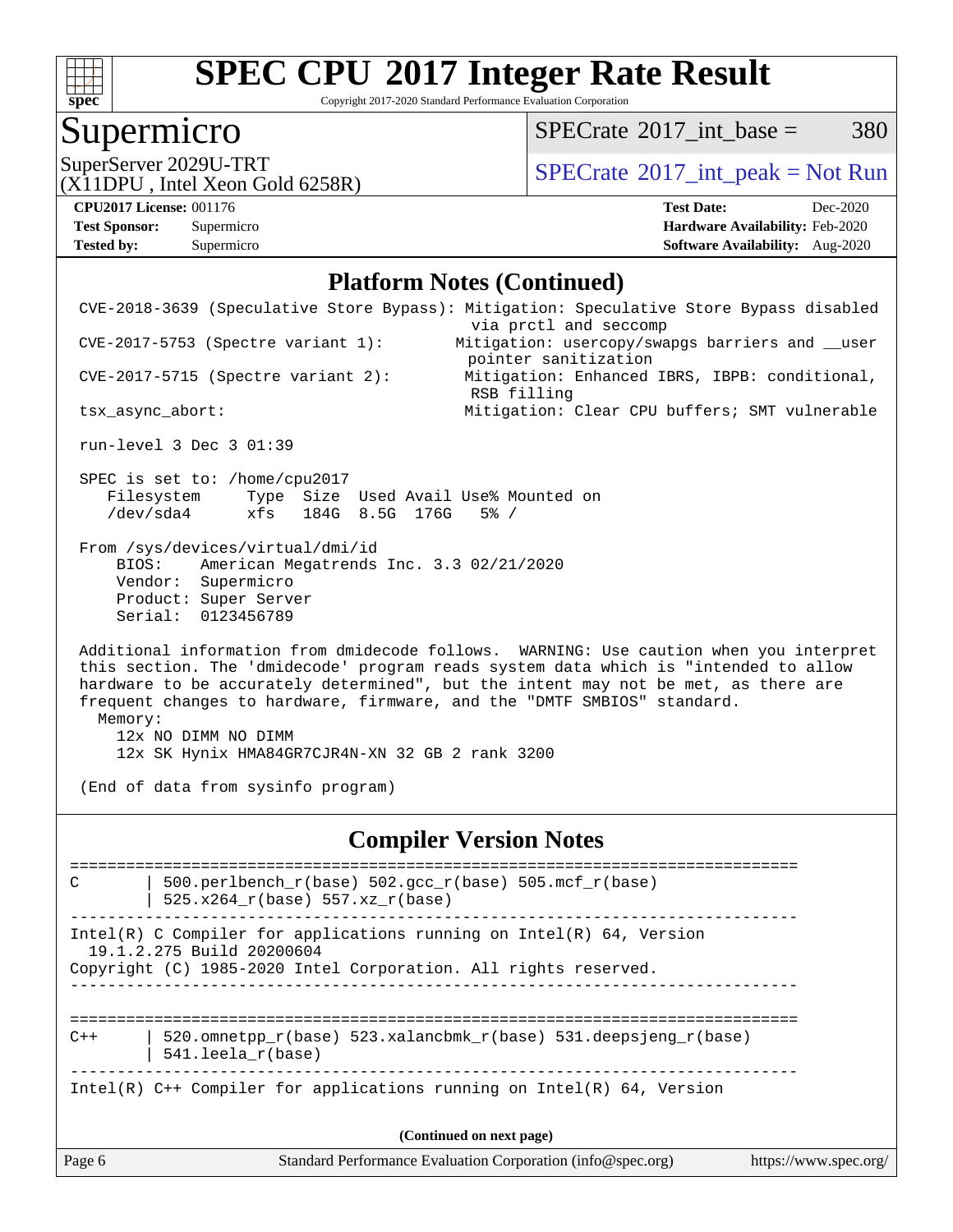

Copyright 2017-2020 Standard Performance Evaluation Corporation

### Supermicro

 $SPECTate@2017\_int\_base = 380$ 

(X11DPU , Intel Xeon Gold 6258R)

SuperServer 2029U-TRT <br>[SPECrate](http://www.spec.org/auto/cpu2017/Docs/result-fields.html#SPECrate2017intpeak)®[2017\\_int\\_peak = N](http://www.spec.org/auto/cpu2017/Docs/result-fields.html#SPECrate2017intpeak)ot Run  $SPECrate$ <sup>®</sup>2017\_int\_peak = Not Run

**[CPU2017 License:](http://www.spec.org/auto/cpu2017/Docs/result-fields.html#CPU2017License)** 001176 **[Test Date:](http://www.spec.org/auto/cpu2017/Docs/result-fields.html#TestDate)** Dec-2020 **[Test Sponsor:](http://www.spec.org/auto/cpu2017/Docs/result-fields.html#TestSponsor)** Supermicro **[Hardware Availability:](http://www.spec.org/auto/cpu2017/Docs/result-fields.html#HardwareAvailability)** Feb-2020 **[Tested by:](http://www.spec.org/auto/cpu2017/Docs/result-fields.html#Testedby)** Supermicro **[Software Availability:](http://www.spec.org/auto/cpu2017/Docs/result-fields.html#SoftwareAvailability)** Aug-2020

#### **[Compiler Version Notes \(Continued\)](http://www.spec.org/auto/cpu2017/Docs/result-fields.html#CompilerVersionNotes)**

| 19.1.2.275 Build 20200604                                                                                             |
|-----------------------------------------------------------------------------------------------------------------------|
| Copyright (C) 1985-2020 Intel Corporation. All rights reserved.                                                       |
|                                                                                                                       |
|                                                                                                                       |
| Fortran   548.exchange2 $r(base)$                                                                                     |
| Intel(R) Fortran Intel(R) 64 Compiler for applications running on $Intel(R)$<br>64, Version 19.1.2.275 Build 20200623 |
| Copyright (C) 1985-2020 Intel Corporation. All rights reserved.                                                       |
|                                                                                                                       |

### **[Base Compiler Invocation](http://www.spec.org/auto/cpu2017/Docs/result-fields.html#BaseCompilerInvocation)**

[C benchmarks](http://www.spec.org/auto/cpu2017/Docs/result-fields.html#Cbenchmarks):  $i$ cc

[C++ benchmarks:](http://www.spec.org/auto/cpu2017/Docs/result-fields.html#CXXbenchmarks) [icpc](http://www.spec.org/cpu2017/results/res2020q4/cpu2017-20201207-24562.flags.html#user_CXXbase_intel_icpc_c510b6838c7f56d33e37e94d029a35b4a7bccf4766a728ee175e80a419847e808290a9b78be685c44ab727ea267ec2f070ec5dc83b407c0218cded6866a35d07)

[Fortran benchmarks](http://www.spec.org/auto/cpu2017/Docs/result-fields.html#Fortranbenchmarks): [ifort](http://www.spec.org/cpu2017/results/res2020q4/cpu2017-20201207-24562.flags.html#user_FCbase_intel_ifort_8111460550e3ca792625aed983ce982f94888b8b503583aa7ba2b8303487b4d8a21a13e7191a45c5fd58ff318f48f9492884d4413fa793fd88dd292cad7027ca)

## **[Base Portability Flags](http://www.spec.org/auto/cpu2017/Docs/result-fields.html#BasePortabilityFlags)**

 500.perlbench\_r: [-DSPEC\\_LP64](http://www.spec.org/cpu2017/results/res2020q4/cpu2017-20201207-24562.flags.html#b500.perlbench_r_basePORTABILITY_DSPEC_LP64) [-DSPEC\\_LINUX\\_X64](http://www.spec.org/cpu2017/results/res2020q4/cpu2017-20201207-24562.flags.html#b500.perlbench_r_baseCPORTABILITY_DSPEC_LINUX_X64) 502.gcc\_r: [-DSPEC\\_LP64](http://www.spec.org/cpu2017/results/res2020q4/cpu2017-20201207-24562.flags.html#suite_basePORTABILITY502_gcc_r_DSPEC_LP64) 505.mcf\_r: [-DSPEC\\_LP64](http://www.spec.org/cpu2017/results/res2020q4/cpu2017-20201207-24562.flags.html#suite_basePORTABILITY505_mcf_r_DSPEC_LP64) 520.omnetpp\_r: [-DSPEC\\_LP64](http://www.spec.org/cpu2017/results/res2020q4/cpu2017-20201207-24562.flags.html#suite_basePORTABILITY520_omnetpp_r_DSPEC_LP64) 523.xalancbmk\_r: [-DSPEC\\_LP64](http://www.spec.org/cpu2017/results/res2020q4/cpu2017-20201207-24562.flags.html#suite_basePORTABILITY523_xalancbmk_r_DSPEC_LP64) [-DSPEC\\_LINUX](http://www.spec.org/cpu2017/results/res2020q4/cpu2017-20201207-24562.flags.html#b523.xalancbmk_r_baseCXXPORTABILITY_DSPEC_LINUX) 525.x264\_r: [-DSPEC\\_LP64](http://www.spec.org/cpu2017/results/res2020q4/cpu2017-20201207-24562.flags.html#suite_basePORTABILITY525_x264_r_DSPEC_LP64) 531.deepsjeng\_r: [-DSPEC\\_LP64](http://www.spec.org/cpu2017/results/res2020q4/cpu2017-20201207-24562.flags.html#suite_basePORTABILITY531_deepsjeng_r_DSPEC_LP64) 541.leela\_r: [-DSPEC\\_LP64](http://www.spec.org/cpu2017/results/res2020q4/cpu2017-20201207-24562.flags.html#suite_basePORTABILITY541_leela_r_DSPEC_LP64) 548.exchange2\_r: [-DSPEC\\_LP64](http://www.spec.org/cpu2017/results/res2020q4/cpu2017-20201207-24562.flags.html#suite_basePORTABILITY548_exchange2_r_DSPEC_LP64) 557.xz\_r: [-DSPEC\\_LP64](http://www.spec.org/cpu2017/results/res2020q4/cpu2017-20201207-24562.flags.html#suite_basePORTABILITY557_xz_r_DSPEC_LP64)

# **[Base Optimization Flags](http://www.spec.org/auto/cpu2017/Docs/result-fields.html#BaseOptimizationFlags)**

[C benchmarks](http://www.spec.org/auto/cpu2017/Docs/result-fields.html#Cbenchmarks):

[-m64](http://www.spec.org/cpu2017/results/res2020q4/cpu2017-20201207-24562.flags.html#user_CCbase_m64-icc) [-qnextgen](http://www.spec.org/cpu2017/results/res2020q4/cpu2017-20201207-24562.flags.html#user_CCbase_f-qnextgen) [-std=c11](http://www.spec.org/cpu2017/results/res2020q4/cpu2017-20201207-24562.flags.html#user_CCbase_std-icc-std_0e1c27790398a4642dfca32ffe6c27b5796f9c2d2676156f2e42c9c44eaad0c049b1cdb667a270c34d979996257aeb8fc440bfb01818dbc9357bd9d174cb8524)

[-Wl,-plugin-opt=-x86-branches-within-32B-boundaries](http://www.spec.org/cpu2017/results/res2020q4/cpu2017-20201207-24562.flags.html#user_CCbase_f-x86-branches-within-32B-boundaries_0098b4e4317ae60947b7b728078a624952a08ac37a3c797dfb4ffeb399e0c61a9dd0f2f44ce917e9361fb9076ccb15e7824594512dd315205382d84209e912f3) [-Wl,-z,muldefs](http://www.spec.org/cpu2017/results/res2020q4/cpu2017-20201207-24562.flags.html#user_CCbase_link_force_multiple1_b4cbdb97b34bdee9ceefcfe54f4c8ea74255f0b02a4b23e853cdb0e18eb4525ac79b5a88067c842dd0ee6996c24547a27a4b99331201badda8798ef8a743f577)

**(Continued on next page)**

Page 7 Standard Performance Evaluation Corporation [\(info@spec.org\)](mailto:info@spec.org) <https://www.spec.org/>